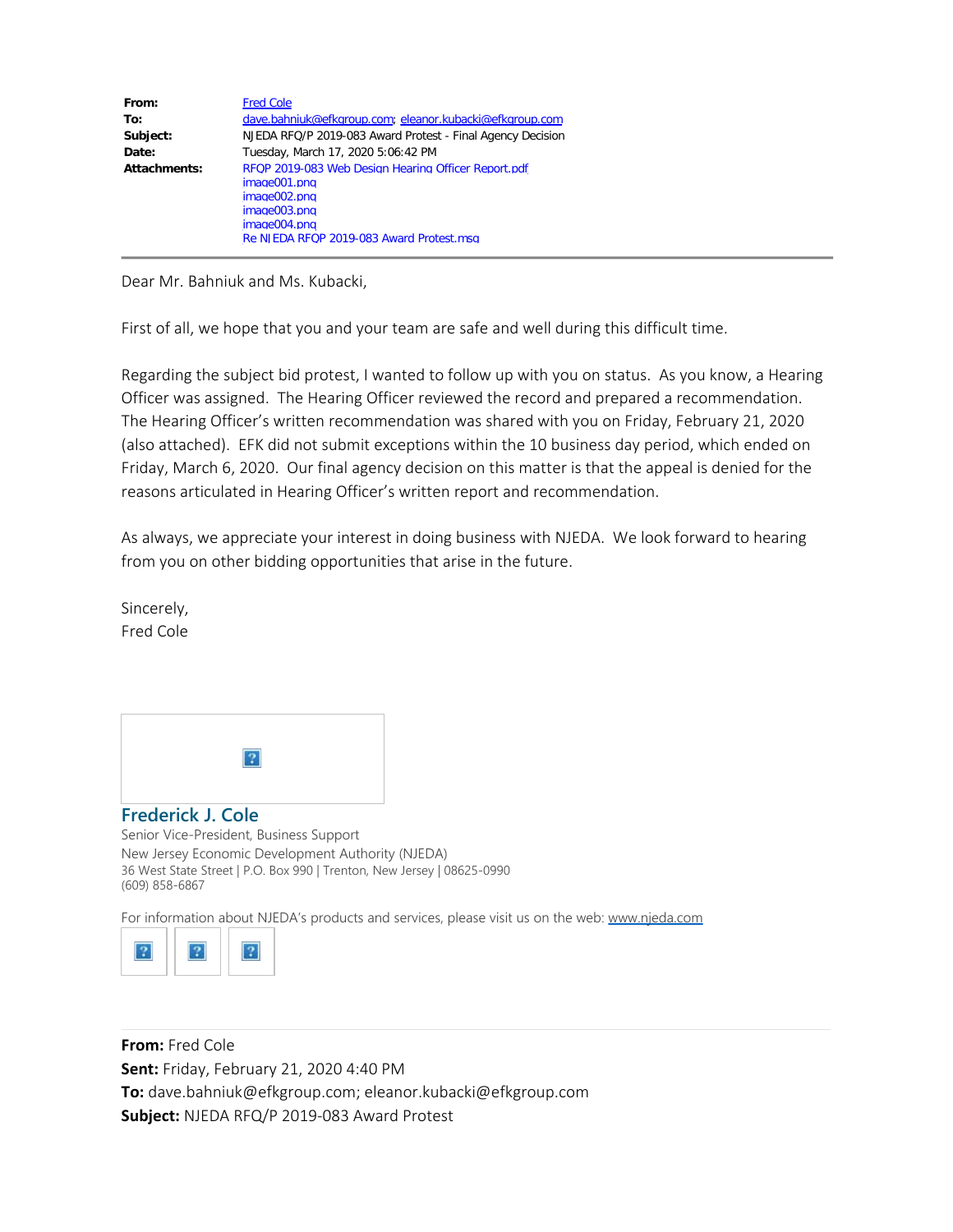Dear Mr. Bahniuk and Ms. Kubacki,

My name is Fred Cole. I serve as Senior Vice-President at the New Jersey Economic Development Authority (NJEDA), reporting to Tim Sullivan, CEO. Mr. Sullivan has delegated his review and decision on this protest matter to me.

Please see attached report of the NJEDA Hearing Officer.

As noted in section 6.9 of the subject RFQ/P, "Protest of Recommended Award", if you dispute the findings in the report of the Hearing Officer, you will be afforded an exceptions period equal to ten (10) business days from receipt of the report to refute the findings. If you avail yourself of this option, I will review your "Exceptions to the Hearing Officer's Report" and will make a final decision regarding the appropriateness of the award. That final decision regarding the award of the contract will be a final Authority action that is appealable to the Appellate Division of the Superior Court of New Jersey.

Let me know if you have questions about the attached report and whether you plan to refute its findings within the ten (10) days provided.

Thank you for your attention to this matter.

Fred Cole, NJEDA



#### **Frederick J. Cole**

Senior Vice-President, Business Support New Jersey Economic Development Authority (NJEDA) 36 West State Street | P.O. Box 990 | Trenton, New Jersey | 08625-0990 (609) 858-6867

For information about NJEDA's products and services, please visit us on the web: [www.njeda.com](http://www.njeda.com/?utm_source=NJEDA%20website&utm_medium=Email&utm_campaign=Signature)

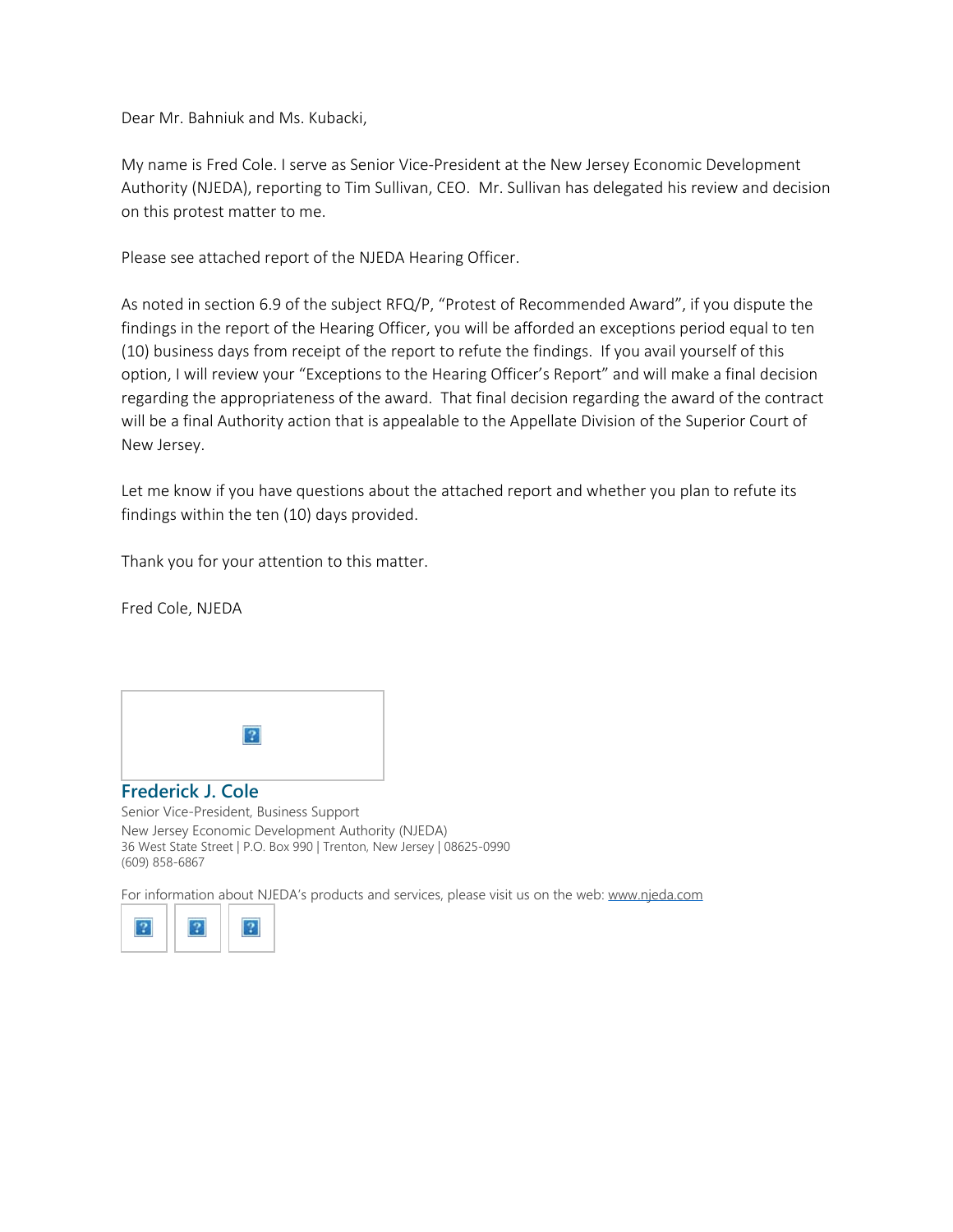

### **MEMORANDUM**

- TO: Fred Cole SVP of Business Support
- **FROM: Bette Renaud** Hearing Officer

DATE: February 20, 2019

**SUBJECT:** EFK Group Protest of award of 2019-RFO/P-083

## **Request:**

Adoption by the SVP of Business Support of the Hearing Officer's recommendation to deny the protest of EFK Group ("EFK") of the Authority's award of 2019-RFQ/P- 083 to Spruce Technology.

#### **Background:**

In July 2019, the procurement group in the Authority's Internal Process Management section ("IPM Procurement") released 2019 -RFQ/P-083 ("RFQ/P") to the public. The purpose of the RFQ/P was to procure the services of a consultant to assist the Authority in a redesign of its current website. On July 24, an addendum to the RFQ/P was posted to the Authority's website and sent to certain bidders, including EFK. IPM Procurement hosted a Question and Answer session on July 29. After that session, on August 5, a second addendum to the RFQ/P was posted on the Authority's website and sent to certain bidders, not including EFK. On August 27, the Authority received proposals.

The bids were reviewed by IPM Procurement for responsiveness. EFK Group's response was deemed non-responsive because it was not signed. It therefore was not sent to the Authority RFQ/P review committee for evaluation on its merits. Responsive bids were sent to and reviewed by the committee, which recommended the selection of Spruce Technology. Pursuant to delegated authority, based on the recommendations of the review committee, CEO Sullivan determined to award the contract to Spruce Technology.

A conditional notice of award to Spruce Technology was sent to all bidders on October 3. On October 10, the Authority received a notice of protest of the award from EFK. Pursuant to an OPRA request, EFK also requested copies of all bids submitted to the Authority pursuant to the RFQ/P.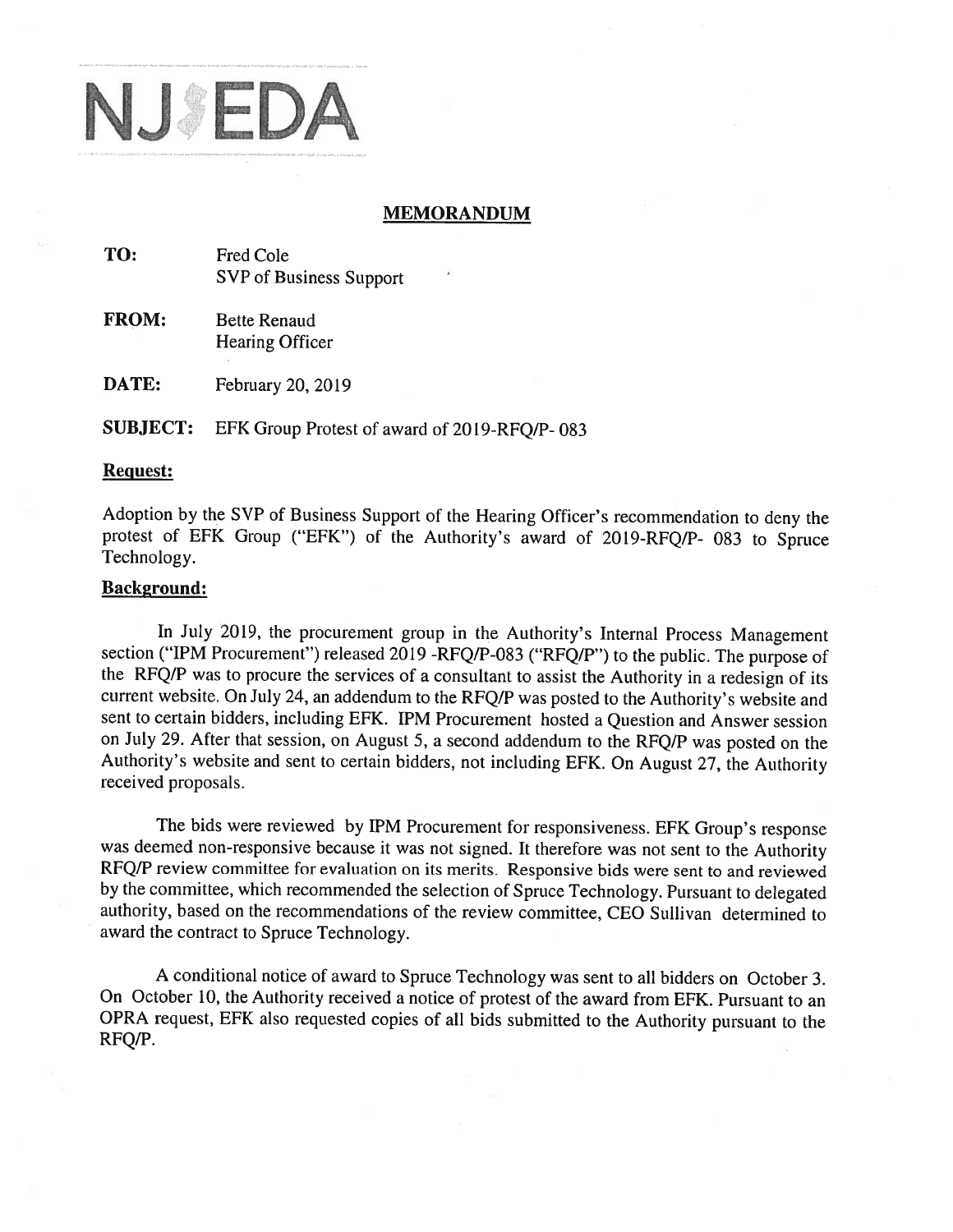On January 7, 2020, the hearing officer was informed by the Authority OPRA custodian's office that all documents that were responsive under the OPRA request had been sent to EFK. The hearing officer contacted both EFK and IPM Procurement to notify them that EFK had until January 22 to amend its protest. EFK did not amend its protest by January 22 and, by email of January 23, confirmed that it would not be amending its protest.

EFK raised four issues in its protest: that the RFP was administered in a questionable manner, that the requirement for an ink signed document was an impossible requirement in an electronic bid context, that the Authority should waive its failure to sign the bid as a minor defect and that the winning bidder has questionable reviews on the internet and a history of using non-U.S. residents to undertake its work. The remedy it sought was the right to resubmit a signed bid and to have the bid reviewed on its merits, which in effect, would set aside the award of the contract to Spruce Technology.

#### **Discussion:**

Upon review of EFK protest, IPM Procurement's response, the bidding documents and relevant law, I have concluded that EFK's protest has provided no legal basis to overturn the Authority's award to Spruce Technology.

# **Irregular Administration of Bid Process**

EFK asserts that IPM Procurement followed "questionable administration" procedures with respect to RFQ/P Notifications and Changes to Key Dates. It states that each prospective bidder was notified by email about the release of the RFP and the posting of Addendum 1, but that EFK received no email notification of the posting of Addendum 2. It argues that IPM Procurement created a precedent when it notified prospective bidders by email of Addendum 1 that it did not follow with respect to Addendum 2.

IPM Procurement agrees with the facts as stated and explains that it sent emails regarding Addendum 2, which answered questions posed at the Question and Answer session, solely to vendors who posed questions. It explains that it is not the responsibility of IPM Procurement to notify bidders of addenda and that the RFQ/P clearly states that it is the bidder's responsibility to be knowledgeable about all addenda. It cites the RFQ/P which states: "There are no designated dates for release of addenda Therefore interested bidders should check the Authority's "bidding opportunities" website on a daily basis from time of RFQ/P issuance throughout the proposal submission opening. It is the sole responsibility of the Proposer to be knowledgeable of all addenda related to this procurement"

EFK asserts that IPM Procurement's failure to notify it by email that Addendum 2 had been posted constitutes questionable administration, implying that it rises to the level of justifying setting aside the award to Spruce Technology. I do not find this act to constitute an irregularity that warrants setting aside the award to Spruce Technology. As cited by IPM, the RFQ/P clearly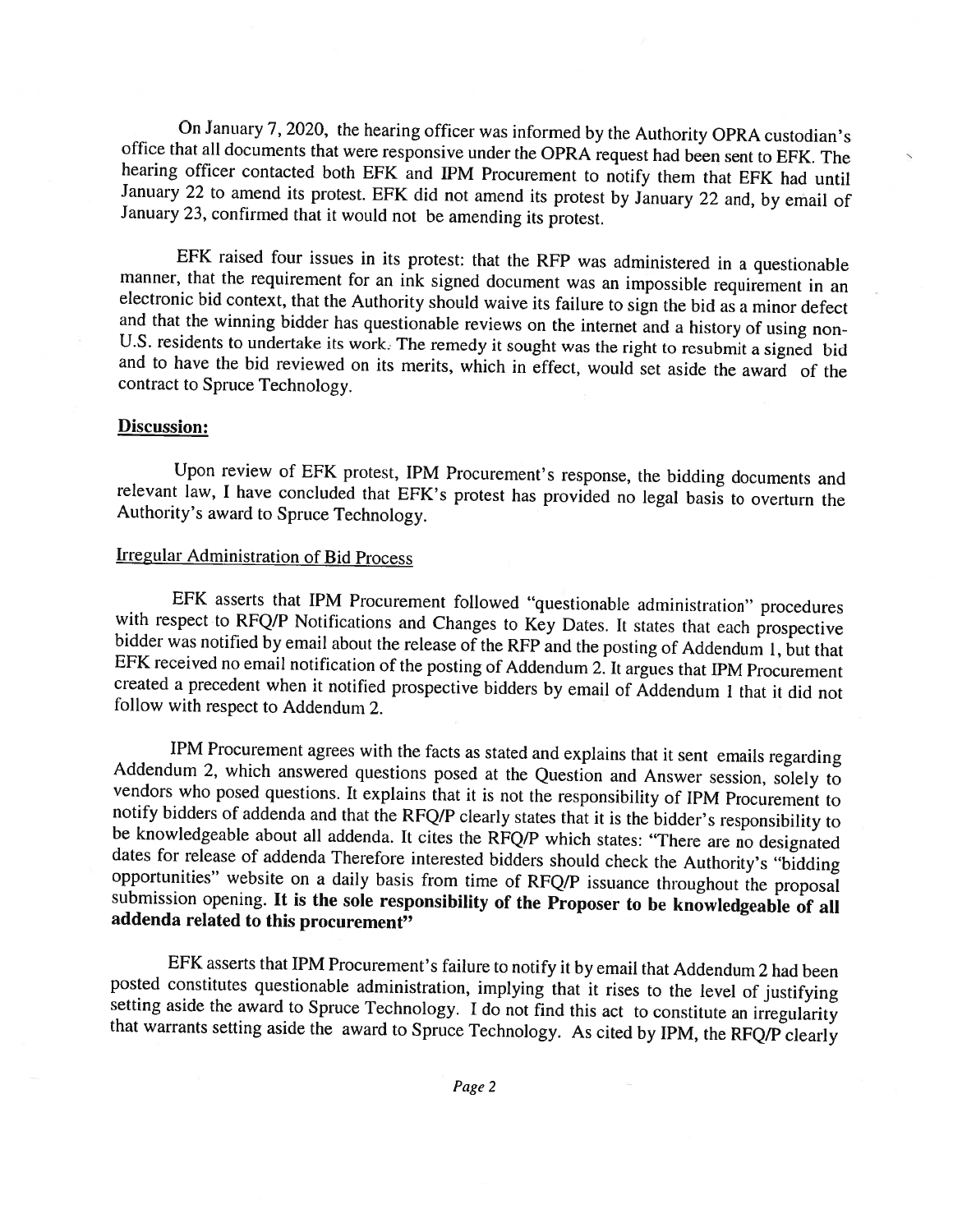states that it is the sole responsibility of the bidder to check the website on a daily basis. The language in the RFO/P states in bold:

# "It is the sole responsibility of the Proposer to be knowledgeable of all addenda related to this procurement."

By participating in the RFQ/P process, EFK accepted this requirement. Although IPM Procurement provides no rationale for sending an email concerning the second Addendum solely to parties that participated in the Question and Answer period, and may want to re-examine if it is prudent to send direct emails to certain bidders about addenda as opposed to others, the fact that IPM sent an email about the first Addendum did not create a precedent or a course of dealing that would undermine the very explicit language in the RFQ/P that alerts all bidders to the need to check the website on a daily basis. This isolated instance was not a course of behavior that rewrote the terms of the RFQ/P. ("A course of dealing is a sequence of previous conduct between the parties to an agreement which is fairly to be regarded as establishing a common basis of understanding for interpreting their expressions and other conduct" (italics added). Restatement 2d of Contracts Sec. 223.)

## Failure to Submit Ink-signed Bid

EFK states that the RFQ/P required the bidder to sign its bid in ink, but it asserts that it is impossible to submit ink-signed documents electronically. It asserts that it therefore submitted its bid forms both electronically and by mail.

IPM Procurement responds that it never received a hard copy of EFK's proposal. It states that it is not difficult to print, sign, scan and upload the documents to provide a signed bid proposal, which is what the winning bid did. It also points out that EFK did this with other documents, such as the mandatory compliance documents, but not the bid documents.

I do not find the arguments presented by EFK to be persuasive for several reasons. First, there is no evidence that EFK submitted a hard copy of its bid, and EFK has not contested IPM Procurement's statement, which was shared with EFK, that such hard copy was never received. EFK has not presented a receipt or any evidence that a hard copy was sent.

Second, if EFK truly thought the RFQ/P's requirement for an ink -signed bid was an impossible task, it had the opportunity to raise this important question at the Question and Answer session hosted by IPM Procurement, but it did not. The RFQ/P also offered a second method of posing questions specifically related to submitting the bid; Section 1.3.4 of the RFQ/P, which addresses electronic submission, states:

"Procedural inquiries may be directed to EDAProcurementQA@njeda.com and/or (609) 858-6700. The Authority will not respond to substantive questions related to this RFQ/P, via this e-mail address or phone number. For inquiries related to substantive questions refer to Section 1.3.1 (Electronic Question & Answer Period)."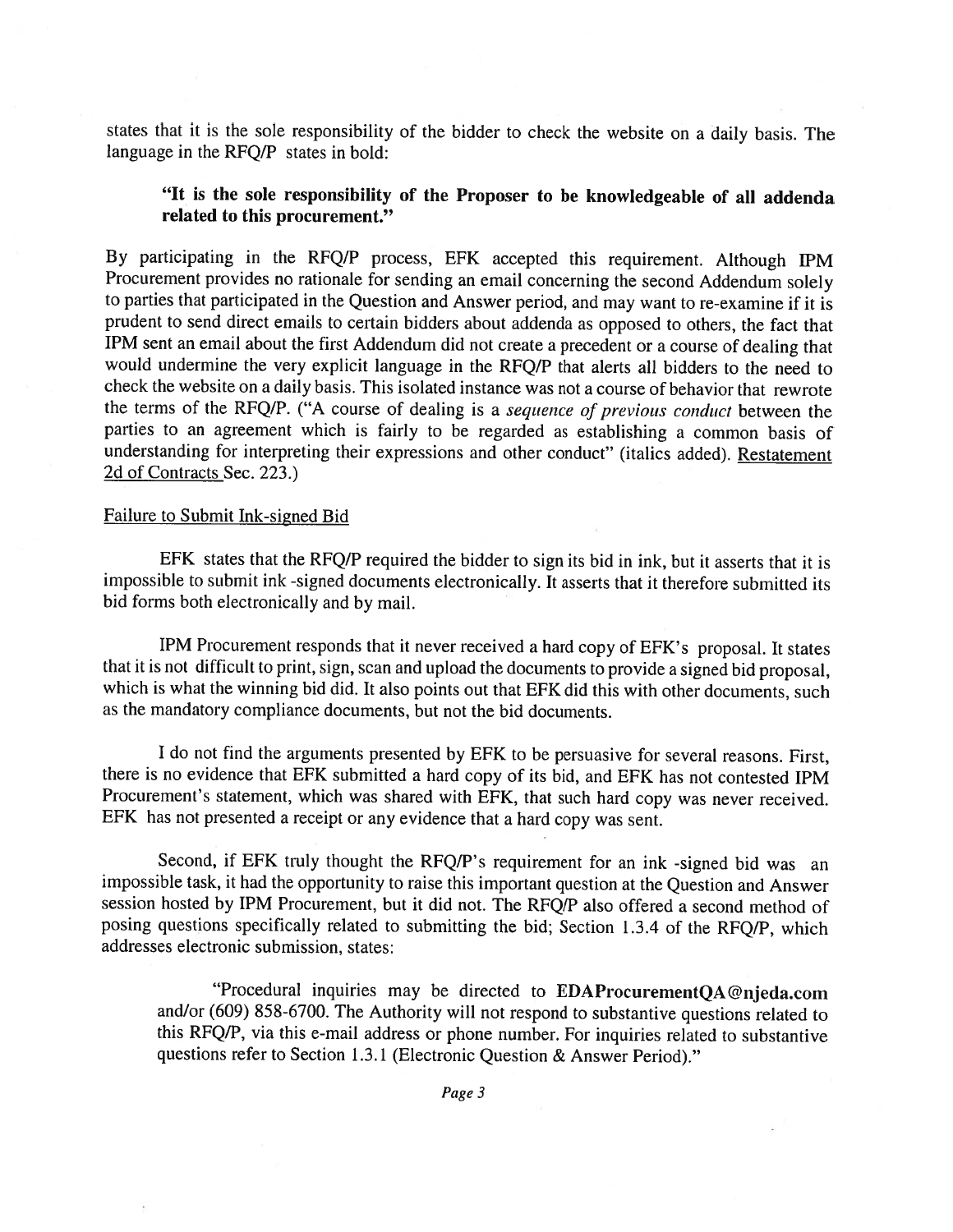There is no evidence that EFK availed itself of this assistance

Third, it appears that EFK submitted other ink-signed documents, per the statements of IPM Procurement, and therefore understood how to execute a document when faced with the requirement of an electronic submission.

#### **Waiver of Minor Defect**

EFK argues that the failure to sign its bid is a minor element of non-compliance and that under the wording of the RFQ/P, which reserves to the Authority "the right, in its sole discretion, to waive minor elements of non-compliance of any entity's proposal, regarding the requirements outlined in this RFQ/P," the Authority should waive this defect and give EFK the opportunity to sign its bid.

IPM Procurement responds that the RPQ/P in several places indicates in red that both the Signatory Page and Fee Schedule are required to be signed as a mandatory item. Because the signature was designated as a mandatory item, IPM argues that it therefore is not a minor requirement that the Authority can waive.

After reviewing the RFQ/P, I conclude that nothing in the RFQ/P suggests that the Authority considers signing a bid to be a minor element, susceptible to waiver. In Section 2 of the RFQ/P, there are definitions that alert the bidder that certain items are mandatory and certain are not.

"May - Denotes that which is permissible, not mandatory."

"Shall or Must - Denotes that which is a mandatory requirement. Failure to meet a mandatory material requirement will result in the rejection of a proposal as nonresponsive."

The terms "shall or must" are used in the RFQ/P to denote which items are mandatory. Section 4 addresses the mandatory nature of signing the bid:

## "4.2.3 SECTION C - FEE SCHEDULE (MANDATORY SUBMISSION WITH BID PROPOSAL-SIGNED)"

# "4.2.4.1 SIGNATORY PAGE

# (MANDATORY FORM WITH BID PROPOSAL-SIGNED)

The Proposer shall complete, including signature of an authorized representative of the Proposer, and submit the Signatory Page accompanying this RFQ/P. If the Proposer is a limited partnership, each Signatory Page must be signed by a general partner. Failure to comply will result in rejection of the proposal. (emphasis added)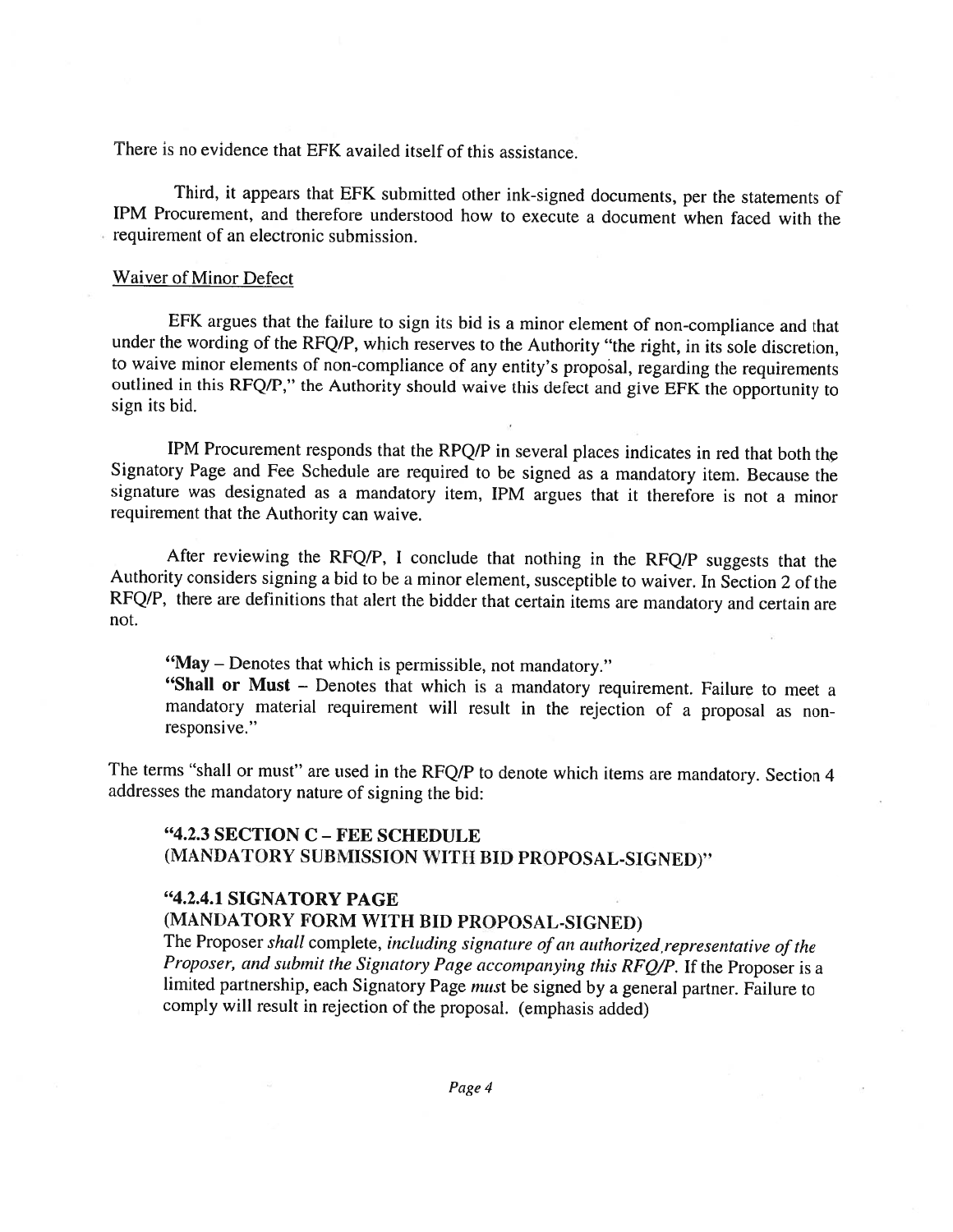Section 4 uses the defined terms "shall" and "must." By using these defined terms, the RFO/P clearly states that the requirement to have the bid documents signed is mandatory and, from the Authority's perspective, falls within the category of being so important that failure to include the requirement "will result in the rejection of a proposal as non-responsive," as stated in the definition of "shall or must" cited above. Further, it is within the discretion of the bidding unit to determine which deficiencies to waive in a bid, Serenity Contracting Group, Inc. v. Borough of Fort Lee, 306 N.J.Super. 151 (1997), provided it is exercising sound business judgement. A signature on a bid serves to bind the bidder to its offered price; requiring this signature eliminates confusion and promotes the underlying purposes of public bidding, which are promoting competition on an equal footing and guarding against "favoritism, improvidence, extravagance and corruption." Ibid, at 157, citing Township of Hillside v. Sternin, 25 N.J. 317, 322, 136 A.2d 265 (1957). IPM Procurement's decision not to waive EFK's failure to sign the bid was consistent with sound business judgement and consistent with the plain language of the RFO/P.

#### **Negative On-line Comments**

EFK, as a concerned citizen, states its concern that the Authority selected a firm that has negative reviews on glassdoor.com and myvisajobs.com and points out Spruce Technology's apparent use of non-U.S. residents to conduct work. It implies that these comments warrant the Authority to set aside the award to Spruce Technology.

IPM Procurement responds that bids are evaluated based on the bid proposals and not on internet comments. The winning bid submitted resumes and subcontractor utilization forms and these forms did not indicate that the work would be performed by non-U.S. residents.

I conclude that the internet comments provided by EFK do not warrant setting aside the award to Spruce Technology. First, there is no legal prohibition against non-U.S. residents performing a contract. N.J.S.A. 52:34-13.2 requires, with limited exceptions, solely that "every State contract primarily for the performance of services shall include provisions which specify that all services performed under the contract or performed under any subcontract awarded under the contract shall be performed within the United States." IPM Procurement has ensured that this will occur by including in the RFQ/P and the accompanying Contract for Professional Services contractual protections against work being performed outside of the United States. As explained by IPM Procurement, as part of its bid, Spruce Technology executed a certification that its work and that of its subcontractors would be performed in the United States. This certification becomes part of the Contract for Professional Services that Spruce Technology will executed (Section 1 of Contract), and failure to comply will constitute a breach thereunder.

Further, the internet information provided by EFK was very vague and did not raise a specific question about the location at which the work will be performed. For instance, one review on Glassdoor suggested that previous work had been completed by employees with H1visas, but not that the work was completed outside of the United States. A review from 2016 on myvisajobs.com suggested that marketing work was done in India, but this is dated information and not related to web design. IPM Procurement should welcome any information that a citizen